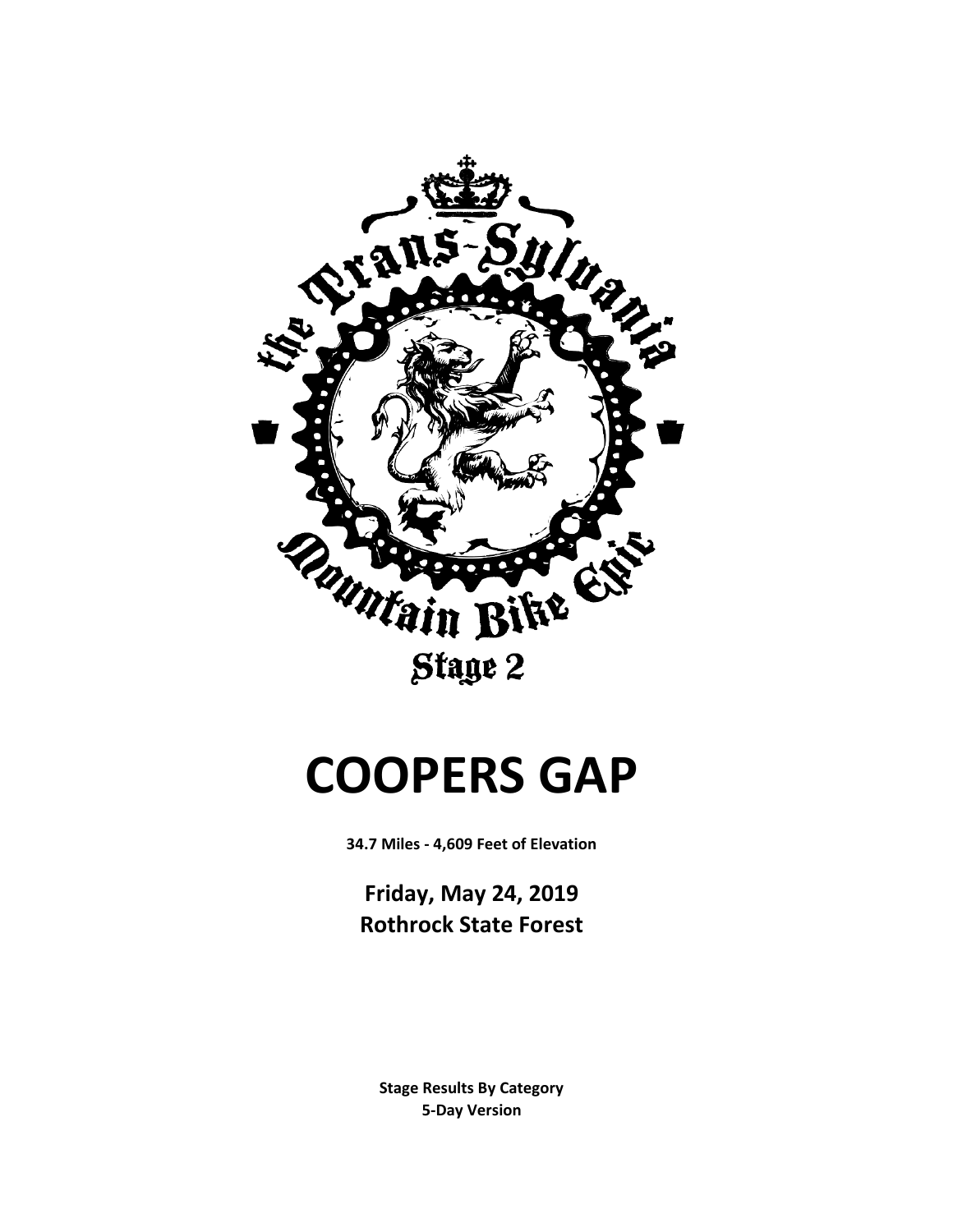## **OPEN MEN**

| <b>RANK</b>    | <b>BIB</b>     | <b>NAME</b>             | <b>TIME</b> | <b>AGE</b> | <b>CITY, STATE</b>         |
|----------------|----------------|-------------------------|-------------|------------|----------------------------|
| 1              | 1              | <b>JEREMIAH BISHOP</b>  | 02:54:21.55 | 43         | <b>HARRISONBURG, VA</b>    |
| $\overline{2}$ | 38             | <b>BRYAN LEWIS</b>      | 02:55:57.52 | 28         | <b>CHARLOTTESVILLE, VA</b> |
| 3              | $\overline{2}$ | <b>KERRY WERNER JR.</b> | 03:05:43.78 | 28         | <b>BIRDSBORO, PA</b>       |
| 4              | 6              | <b>JOHN PETRYLAK</b>    | 03:17:32.00 | 40         | PALMYRA, VA                |
| 5              | 5              | <b>LUKE HLAVENKA</b>    | 03:28:29.14 | 27         | <b>CANADA</b>              |
| 6              | 8              | <b>JEFF RUPNOW</b>      | 03:29:41.90 | 43         | <b>COLUMBUS, OH</b>        |
| 7              | 18             | <b>SIMON TREMBLAY</b>   | 03:45:48.19 | 39         | <b>CANADA</b>              |
| 8              | 16             | <b>CODY PHILLIPS</b>    | 03:49:56.92 | 25         | <b>BANNER ELK, NC</b>      |
| 9              | 4              | <b>CHUCK BOYER</b>      | 04:00:51.81 | 39         | <b>EAST PALESTINE, OH</b>  |
| 10             | 15             | <b>OWEN BRENNEMAN</b>   | 04:04:18.52 | 17         | YORK, PA                   |
| 11             | 9              | <b>JORDI FERNANDEZ</b>  | 04:14:29.87 | 38         | <b>SPAIN</b>               |
| 12             | $\overline{7}$ | <b>ZACH ADAMS</b>       | 04:16:13.55 | 29         | DAVIS, WV                  |
| 13             | 19             | <b>JAMIE BABCOCK</b>    | 04:23:04.10 | 30         | AIKEN, SC                  |
| 14             | 11             | <b>IVAN BONNIN</b>      | 04:41:39.71 | 48         | <b>SPAIN</b>               |
| 15             | 3              | <b>THOMAS TURZA</b>     | 05:07:10.72 | 39         | <b>SOUND BEACH, NY</b>     |
| 16             | 12             | <b>MANUEL LETELIER</b>  | 05:10:07.83 | 38         | <b>SPAIN</b>               |
| 17             | 14             | <b>JOSEPH LACINY</b>    | 05:11:30.67 | 24         | <b>BALTIMORE, MD</b>       |
| 18             | 10             | <b>ANDREW DUENSING</b>  | 05:20:16.42 | 27         | <b>DANVILLE, CA</b>        |
| 19             | 20             | <b>NOAH FLAXMAN</b>     | 06:10:07.08 | 22         | <b>MCLEAN, VA</b>          |

# **OPEN WOMEN**

| <b>RANK</b>    | <b>BIB</b>      | <b>NAME</b>                | <b>TIME</b> | <b>AGE</b> | <b>CITY, STATE</b>         |
|----------------|-----------------|----------------------------|-------------|------------|----------------------------|
| $\mathbf{1}$   | 28              | <b>BRITT MASON</b>         | 03:49:32.96 | 33         | <b>ELLICOTT CITY, MD</b>   |
| $\overline{2}$ | 26              | <b>CARLA WILLIAMS</b>      | 03:54:08.92 | 32         | <b>ROANOKE, VA</b>         |
| 3              | 36              | <b>MARLEE DIXON</b>        | 03:57:01.14 | 38         | <b>FAIRPLAY, CO</b>        |
| 4              | 37              | <b>JULIA THUMEL</b>        | 03:58:53.19 | 27         | <b>SEVERNA PARK, MD</b>    |
| 5              | 34              | <b>BRYNA BLANCHARD</b>     | 04:09:05.19 | 46         | <b>EAST GREENBUSH, NY</b>  |
| 6              | 29              | <b>EMILY WERNER</b>        | 04:18:16.69 | 29         | <b>ADVANCE, NC</b>         |
| 7              | 30              | <b>MIKI RAZO</b>           | 04:25:15.07 | 30         | TRYON, NC                  |
| 8              | 32 <sub>2</sub> | <b>AMELIA CAPUANO</b>      | 04:26:47.06 | 32         | <b>BOILING SPRINGS, PA</b> |
| 9              | 27              | <b>JEN TILLMAN</b>         | 04:37:08.46 | 43         | <b>ELLICOTT CITY, MD</b>   |
| 10             | 31              | <b>REBECCA LEWANDOWSKI</b> | 04:52:30.14 | 31         | <b>ELKTON, MD</b>          |
| 11             | 35              | <b>ELIZABETH LEE</b>       | 05:23:37.22 | 35         | <b>GREENVILLE, SC</b>      |
| 12             | 33              | <b>CORIANNE KOCAREK</b>    | 06:22:25.03 | 33         | <b>NORTH CANTON, OH</b>    |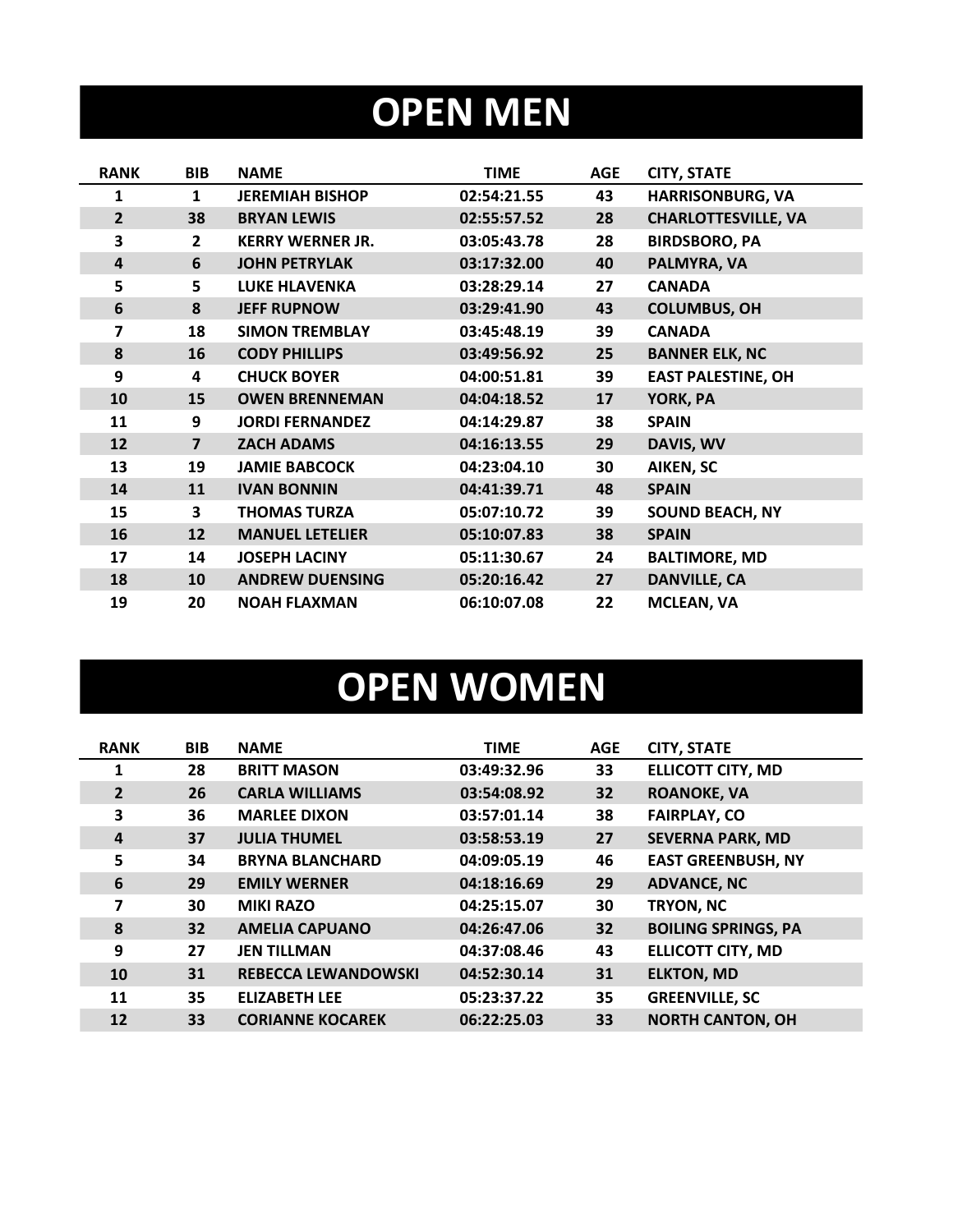### **MEN 40-49**

| <b>RANK</b>    | <b>BIB</b> | <b>NAME</b>                | <b>TIME</b> | <b>AGE</b> | <b>CITY, STATE</b>            |
|----------------|------------|----------------------------|-------------|------------|-------------------------------|
| 1              | 40         | <b>MIKE MONTALBANO</b>     | 03:25:56.64 | 49         | <b>HEWITT, NJ</b>             |
| $\overline{2}$ | 47         | <b>BRIAN HUGHES</b>        | 03:42:20.11 | 42         | <b>EASTON, MA</b>             |
| 3              | 42         | <b>MATTHEW KESECKER</b>    | 03:53:53.89 | 41         | <b>CULPEPER, VA</b>           |
| 4              | 43         | <b>ROB CAMPBELL</b>        | 04:08:01.84 | 48         | <b>KENSINGTON, MD</b>         |
| 5              | 45         | <b>LEVI THORNTON</b>       | 04:16:24.77 | 41         | <b>FREDERICKSBURG, VA</b>     |
| 6              | 55         | <b>KEITH RENFROE</b>       | 04:19:38.67 | 43         | <b>ATLANTIC HIGHLANDS, NJ</b> |
| 7              | 56         | <b>TIM SNOW</b>            | 04:27:50.31 | 44         | <b>SOUTH EASTON, MA</b>       |
| 8              | 48         | <b>BEVIN REITH</b>         | 04:41:11.48 | 45         | <b>CANADA</b>                 |
| 9              | 44         | <b>CHRIS MICELI</b>        | 04:44:29.35 | 46         | <b>ALIQUIPPA, PA</b>          |
| 10             | 51         | <b>ERNESTO RUBIO LOPEZ</b> | 05:32:34.77 | 49         | <b>SPAIN</b>                  |
| 11             | 54         | <b>RUSSELL DOCKERY</b>     | 05:40:06.84 | 46         | <b>KOKOMO, IN</b>             |
| 12             | 52         | PEP LLECHA ESTEVE          | 05:46:48.32 | 47         | <b>SPAIN</b>                  |
| 13             | 46         | <b>SCOTT BALLAY</b>        | 06:32:16.80 | 48         | <b>SACRAMENTO, PA</b>         |
|                | 49         | <b>JEAN LANDRY</b>         | DNF/DNS     | 48         | <b>CANADA</b>                 |

#### **MEN 50-59**

| <b>RANK</b>    | <b>BIB</b> | <b>NAME</b>              | <b>TIME</b>    | <b>AGE</b> | <b>CITY, STATE</b>      |
|----------------|------------|--------------------------|----------------|------------|-------------------------|
| 1              | 69         | <b>AARON (AJ) MOONEY</b> | 03:48:54.90    | 50         | <b>ROCHESTER, NY</b>    |
| $\overline{2}$ | 68         | <b>ROLF RIMROTT</b>      | 03:55:37.05    | 50         | <b>VALLEY FORGE, PA</b> |
| 3              | 71         | <b>DON SEIB</b>          | 04:03:03.71    | 56         | <b>BRYANT POND, ME</b>  |
| 4              | 72         | <b>RICH DILLEN</b>       | 04:06:29.16    | 50         | <b>CHARLOTTE, NC</b>    |
| 5              | 150        | <b>JIM MILLER</b>        | 04:08:59.25    | 59         | <b>BALTIMORE MD</b>     |
| 6              | 76         | <b>ANDY AUGUST</b>       | 04:11:58.50    | 54         | PITTSFORD, NY           |
| 7              | 62         | <b>GARY SWAYZE</b>       | 04:18:38.77    | 57         | <b>CANADA</b>           |
| 8              | 65         | <b>CHRIS MERRIAM</b>     | 04:43:12.99    | 53         | <b>WASHINGTON DC</b>    |
| 9              | 67         | <b>JOHNNY YEAMAN</b>     | 05:03:40.74    | 52         | <b>CANADA</b>           |
| 10             | 60         | <b>DAVID STACEY</b>      | 05:08:29.33    | 52         | <b>HAVERHILL, MA</b>    |
| 11             | 74         | <b>MARTIN ROY</b>        | 05:12:26.75    | 56         | <b>CANADA</b>           |
| 12             | 77         | <b>CARROLL THUMEL</b>    | 05:20:31.66    | 59         | <b>SEVERNA PARK, MD</b> |
| 13             | 73         | <b>KEVIN KNIGHT</b>      | 05:30:16.07    | 66         | <b>CANADA</b>           |
| 14             | 75         | <b>JEFF NINER</b>        | 05:36:03.72    | 62         | ALEXANDRIA, VA          |
| 15             | 64         | <b>GREGG EDELSTEIN</b>   | 06:28:02.81    | 52         | <b>NEWTON, MA</b>       |
|                | 66         | <b>SVEN MIGOT</b>        | <b>DNF/DNS</b> | 53         | <b>WESTFIELD, NJ</b>    |
|                | 70         | <b>JOHN KUHN</b>         | <b>DNF/DNS</b> | 52         | <b>SUMMIT, NJ</b>       |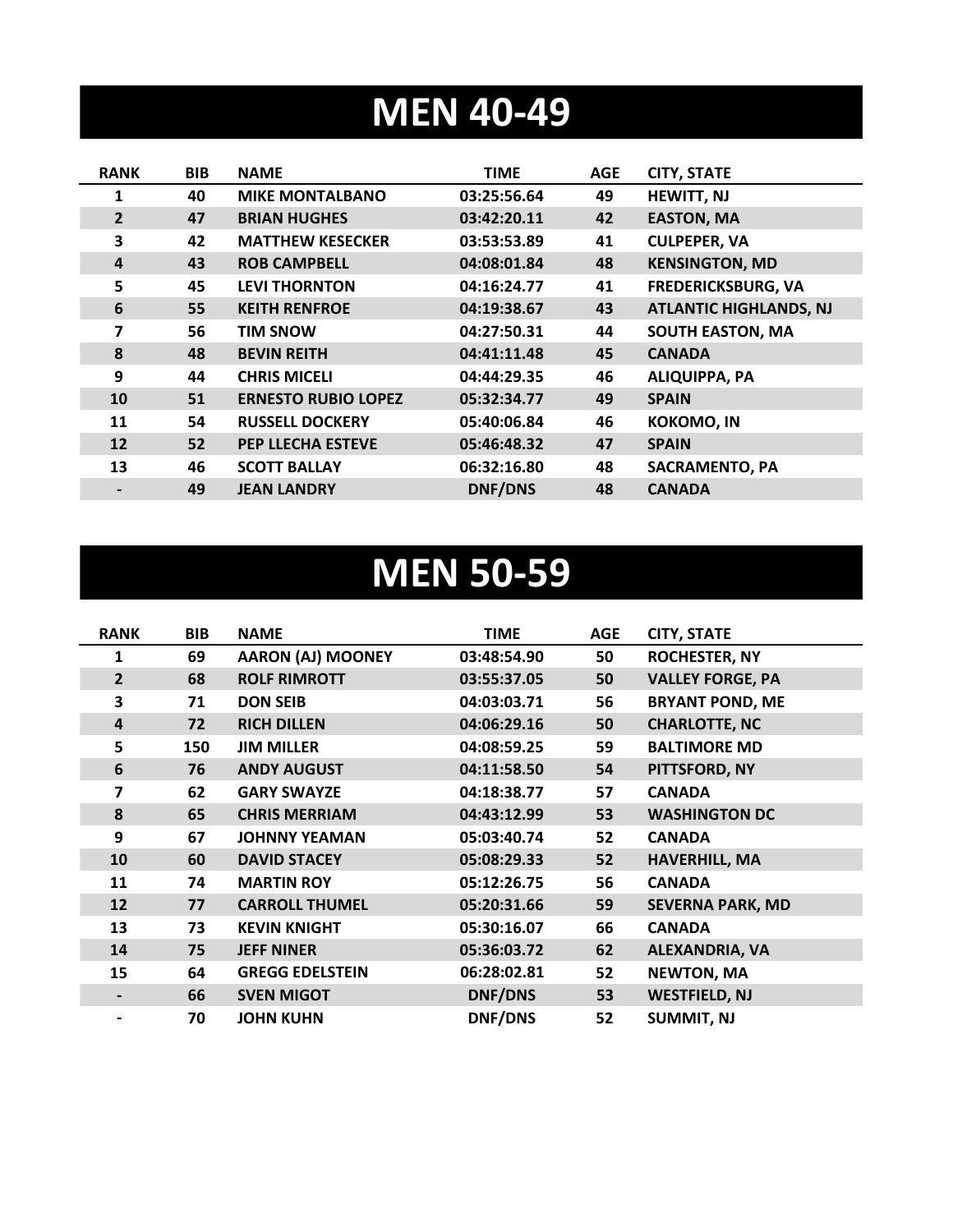# **WOMEN 40+**

| <b>RANK</b> | BIB | <b>NAME</b>              | TIME        | AGE | CITY. STATE        |
|-------------|-----|--------------------------|-------------|-----|--------------------|
|             | 98  | <b>LAUREN COSTANTINI</b> | 04:47:05.40 | 49  | <b>BOULDER. CO</b> |
|             | 99  | <b>MONICA WOLF</b>       | 05:03:40.73 | 51  | <b>CANADA</b>      |

#### **CLYDESDALE**

| <b>RANK</b> | <b>BIB</b> | <b>NAME</b>         | <b>TIME</b> | <b>AGE</b> | CITY. STATE            |
|-------------|------------|---------------------|-------------|------------|------------------------|
|             | 91         | <b>TODD HAIG</b>    | 05:30:49.01 | 51         | WESTVILLE, NJ          |
|             | 92         | <b>JOHN DURKIN</b>  | 05:55:22.42 | -51        | <b>BARRINGTON, NJ</b>  |
|             | 90         | <b>CHRIS BALLAY</b> | 06:41:31.80 | 50         | <b>CHERRY HILL, NJ</b> |

## **SINGLE SPEED**

| <b>RANK</b>    | <b>BIB</b> | <b>NAME</b>            | <b>TIME</b> | <b>AGE</b> | <b>CITY, STATE</b>      |
|----------------|------------|------------------------|-------------|------------|-------------------------|
| 1              | 83         | <b>MARTIN SCHLEEDE</b> | 03:36:51.78 | 34         | <b>RUBY, NY</b>         |
| $\overline{2}$ | 87         | <b>ELI ORTH</b>        | 03:37:23.19 | 46         | <b>CINCINNATI, OH</b>   |
| 3              | 86         | <b>JOE WORBOY</b>      | 03:53:12.27 | 45         | <b>LEWIS CENTER, OH</b> |
| $\overline{a}$ | 84         | <b>ADIN MAYNARD</b>    | 03:54:54.75 | 38         | <b>NORTHAMPTON, MA</b>  |
| 5              | 88         | <b>KENNY KOCAREK</b>   | 03:56:00.80 | 38         | <b>CANTON, OH</b>       |
| 6              | 41         | <b>JEFFREY BROWN</b>   | 03:56:33.35 | 46         | <b>ROANOKE, VA</b>      |
| 7              | 85         | <b>CHRIS LANE</b>      | 04:01:35.14 | 36         | <b>BALTIMORE, MD</b>    |
| 8              | 81         | <b>JAMES ALLEN</b>     | 04:13:49.71 | 39         | <b>NORWICH, VT</b>      |
| 9              | 82         | <b>SCOTT RATH</b>      | 04:17:53.71 | 46         | <b>MILLER PLACE, NY</b> |
| 10             | 80         | <b>DANIEL FAUSEY</b>   | 04:51:45.40 | 45         | <b>COLUMBUS, OH</b>     |